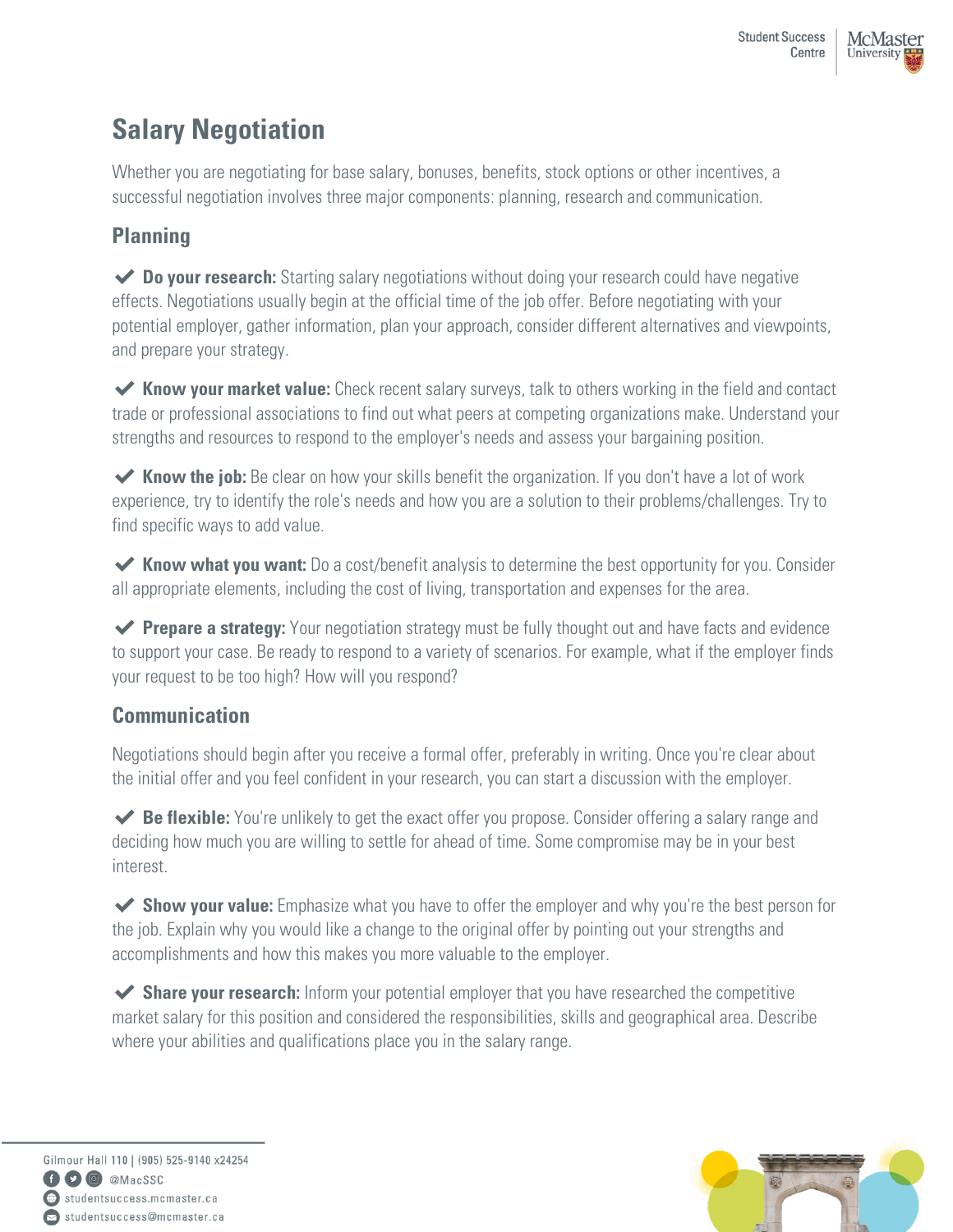◆ **Consider what is most important to you:** Factors to consider could include basic salary, health and dental benefits, vacation time, retirement savings plans, stock options and so on. [Evaluate the total value of](http://www.best-job-interview.com/negotiating-a-job-offer.html)  [the offer according to what matters](http://www.best-job-interview.com/negotiating-a-job-offer.html) most to you.

Consider all the factors that could help persuade the employer to grant you a higher salary.

- You have relevant work/volunteer experience that makes you more valuable to the company than other candidates.
- You have particular technical expertise, which is in high demand.
- You have an advanced degree in a specific and sought-after area of expertise.
- You have a written offer from another company that proposes a higher salary.
- You are currently employed in a similar area and making a higher salary.

Negotiation isn't about winning or losing. It's a two-way process where you and your prospective employer try to meet the individual needs. The employer wants to find the best person for the position at the lowest cost, and you're trying to find the job that is best for you at the highest compensation.

### **Research salary information**

Review job postings to find salary ranges. There will be differences based on factors such as industry, company size and geographical location. Try these websites to get started.

- **Salary expert:** Stay informed about your value in today's job market, view a national range for your job and personalize the results to reflect what you should be paid.
- **[Payscale:](http://www.payscale.com/)** Get accurate, real-time salary reports based on your job title, location, education, skills and experience.
- **[LinkedIn Salary:](https://www.linkedin.com/salary/)** Search any occupation in any country to get the range and median of salaries for specific companies or organizations.
- **[Canadian Labour Market Information:](https://www.jobbank.gc.ca/explorecareers)** A career tool to help you plan for your future. In addition to salary, it provides useful information about occupations.

## **Responding to a salary request**

Many employers will ask for salary expectations in the cover letter. This helps the company determine which applicants fit their target hiring range. The reason employers will ask this question is to determine if their budget matches the candidate's expectations.